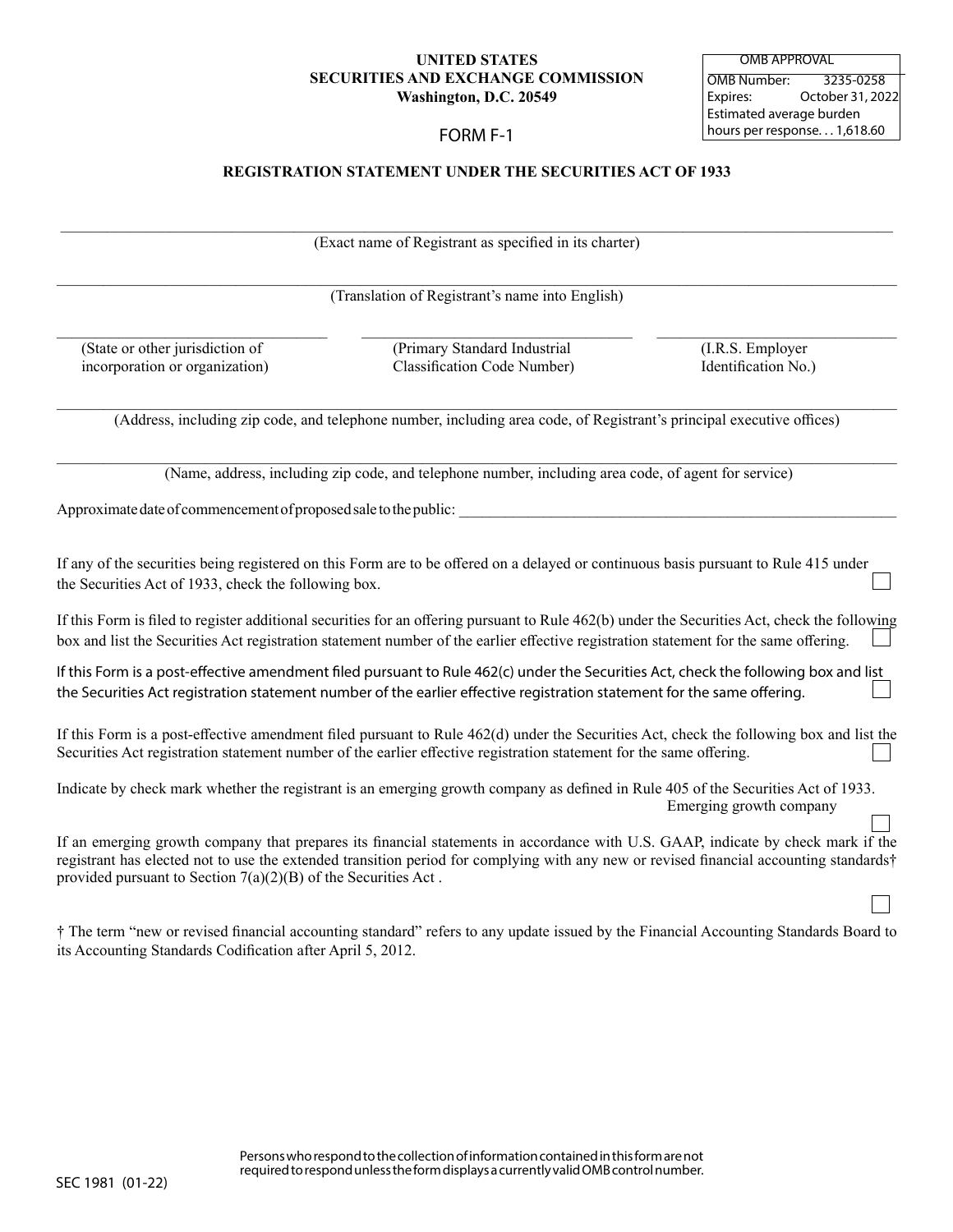#### **GENERAL INSTRUCTIONS**

#### **I. Eligibility Requirements for Use of Form F-1**

A. Form F-1 shall be used for registration under the Securities Act of 1933 ("Securities Act") of securities of all foreign private issuers as defined in Rule 405 (§230.405 of this chapter) for which no other form is authorized or prescribed.

In addition, this form shall not be used for an offering of asset-backed securities, as defined in 17 CFR 229.1101.

B. If a registrant is a majority-owned subsidiary, which does not itself meet the conditions of these eligibility requirements, it shall nevertheless be deemed to have met such conditions if its parent meets the conditions and if the parent fully guarantees the securities being registered as to principal and interest. Note: In such an instance the parent-guarantor is the issuer of a separate security consisting of the guarantee which must be concurrently registered but may be registered on the same registration statement as are the guaranteed securities. Both the parent-guarantor and the subsidiary shall each disclose the information required by this Form as if each were the only registrant except that if the subsidiary will not be eligible to file annual reports on Form 20-F after the effective date of the registration statement, then it shall disclose the information specified in Forms S-1 (§239.11 of this chapter). Rule 3-10 of Regulation S-X (§210.3-10 of this chapter) specifies the financial statements required.

#### **II. Application of General Rules and Regulations**

- A. Attention is directed to the General Rules and Regulations under the Securities Act, particularly Regulation C (§230.400 et seq. of this chapter) thereunder. That Regulation contains general requirements regarding the preparation and filing of registration statements.
- B. Attention is directed to Regulation S-K (§229.22 of this chapter) and Form 20-F (§249.220f of this chapter) for the requirements applicable to the content of registration statements under the Securities Act. Where this Form directs the registrant to furnish information required by Regulation S-K or Form 20-F and the item of Regulation S-K or Form 20-F so provides, information need only be furnished to the extent appropriate.
- C. A registrant must file the Form F-1 registration statement in electronic format via the Commission's Electronic Data Gathering and Retrieval System (EDGAR) in accordance with the EDGAR rules set forth in Regulation S-T (17 CFR part 232), except that a registrant that has obtained a hardship exception under Regulation S-T Rule 201 or 202 (17 CFR 232.201 or 232.202) may file the registration statement in paper. For assistance with EDGAR questions, call the Filer Support Office at (202) 551-8900.

#### **III. Exchange Offers**

If any of the securities being registered are to be offered in exchange for securities of any other issuer the prospectus shall also include the information which would be required by Item 11 if the securities of such other issuer were registered on this Form. If such other issuer is not eligible to use this Form F-1, then the prospectus shall include the information which would be required by Item 11 of Form S-1 (§239.11 of this chapter) if the securities of such other issuer were being registered on Form S-1. There shall also be included the information concerning such securities of such other issuer which would be called for by Item 9 if such securities were being registered. In connection with this instruction, reference is made to Rule 409 (§229.501 of this chapter).

#### **IV. Roll-up Transactions**

If the securities to be registered on this Form will be issued in a roll-up transaction as defined in Item  $901(c)$  of Regulation S-K (17) CFR 229.901(c)), attention is directed to the requirements of Form S-4 applicable to roll-up transactions, including, but not limited to, General Instruction I.

#### **V. Registration of Additional Securities**

With respect to the registration of additional securities for an offering pursuant to Rule 462(b) under the Securities Act, the registrant may file a registration statement consisting only of the following: the facing page; a statement that the contents of the earlier registration statement, identified by file number, are incorporated by reference; required opinions, consents, and filing fee-related information; the signature page; and any price-related information omitted from the earlier registration statement in reliance on Rule 430A that the registrant chooses to include in the new registration statement. The information contained in such a Rule 462(b) registration statement shall be deemed to be a part of the earlier registration statement as of the date of effectiveness of the Rule 462(b) registration statement. Any opinion or consent required in the Rule 462(b) registration statement may be incorporated by reference from the earlier registration statement with respect to the offering, if: (i) such opinion or consent expressly provides for such incorporation; and (ii) such opinion relates to the securities registered pursuant to Rule 462(b). See Rule 439(b) under the Securities Act [17 CFR 230.439(b)].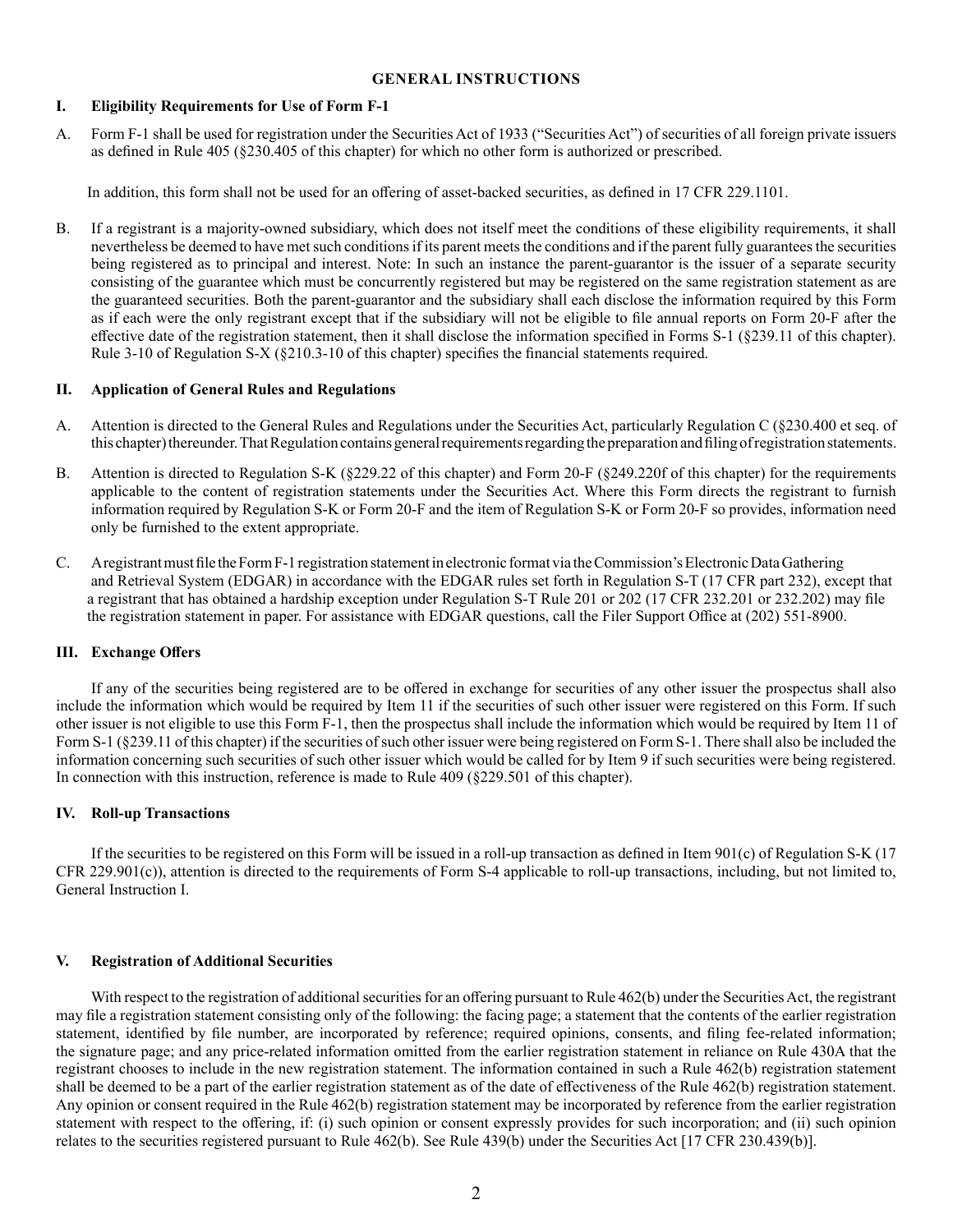#### **VI. Eligibility to Use Incorporation by Reference**

If a registrant meets the following requirements immediately prior to the time of filing a registration statement on this Form, it may elect to provide information required by Item 3 and Item 4 of this Form in accordance with Item 4A and Item 5 of this Form. Notwithstanding the foregoing, in the financial statements, incorporating by reference or cross-referencing to information outside of the financial statements is not permitted unless otherwise specifically permitted or required by the Commission's rules or by U.S. Generally Accepted Accounting Principles or International Financial Reporting Standards as issued by the International Accounting Standards Board, whichever is applicable.

A. The registrant is subject to the requirement to file reports pursuant to Section 13 or Section 15(d) of the Securities Exchange Act of 1934 ("Exchange Act");

B. The registrant has filed all reports and other materials required to be filed by Section 13(a) or 15(d) of the Exchange Act during the preceding 12 months (or for such shorter period that the registrant was required to file such reports and materials);

C. The registrant has filed an annual report required under Section 13(a) or 15(d) of the Exchange Act for its most recently completed fiscal year;

#### D. The registrant is not:

1. And during the past three years neither the registrant nor any of its predecessors was:

(a) A blank check company as defined in Rule  $419(a)(2)$  ( $\S 230.419(a)(2)$  of this chapter);

(b) A shell company, other than a business combination related shell company, each as defined in Rule 405 (§230.405 of this chapter); or

(c) A registrant for an offering of penny stock as defined in Rule 3a51-1 of the Exchange Act (§240.3a51-1 of this chapter);

2. Registering an offering that effectuates a business combination transaction as defined in Rule  $165(f)(1)$  $(\S 230.165(f)(1)$  of this chapter);

E. If a registrant is a successor registrant it shall be deemed to have satisfied conditions A., B., C., and D.2. above if:

1. Its predecessor and it, taken together, do so, provided that the succession was primarily for the purpose of changing the state or other jurisdiction of incorporation of the predecessor or forming a holding company and that the assets and liabilities of the successor at the time of succession were substantially the same as those of the predecessor; or

2. All predecessors met the conditions at the time of succession and the registrant has continued to do so since the succession; and

F. The registrant makes its reports filed pursuant to Sections 13 or 15(d) of the Exchange Act that are incorporated by reference pursuant to Item 4A or Item 5 of this Form readily available and accessible on a Web site maintained by or for the registrant and containing information about the registrant.

## **PART I — INFORMATION REQUIRED IN PROSPECTUS**

### **Item 1. Forepart of Registration Statement and Outside Front Cover Page of Prospectus.**

Set forth in the forepart of the registration statement and on the outside front cover page of the prospectus the information required by Item 501 of Regulation S-K (§229.501 of this chapter).

## **Item 2. Inside Front and Outside Back Cover Pages of Prospectus.**

Set forth on the inside front cover page of the prospectus or, where permitted, on the outside back cover page the information required by Item 502 of Regulation S-K (§229.502 of this chapter).

## **Item 3. Summary Information, Risk Factors and Ratio of Earnings to Fixed Charges.**

Furnish the information required by Items 105 and 503 of Regulation S-K (§ 229.105 and § 229.503 of this chapter).

#### **Item 4. Information with Respect to the Registrant and the Offering.**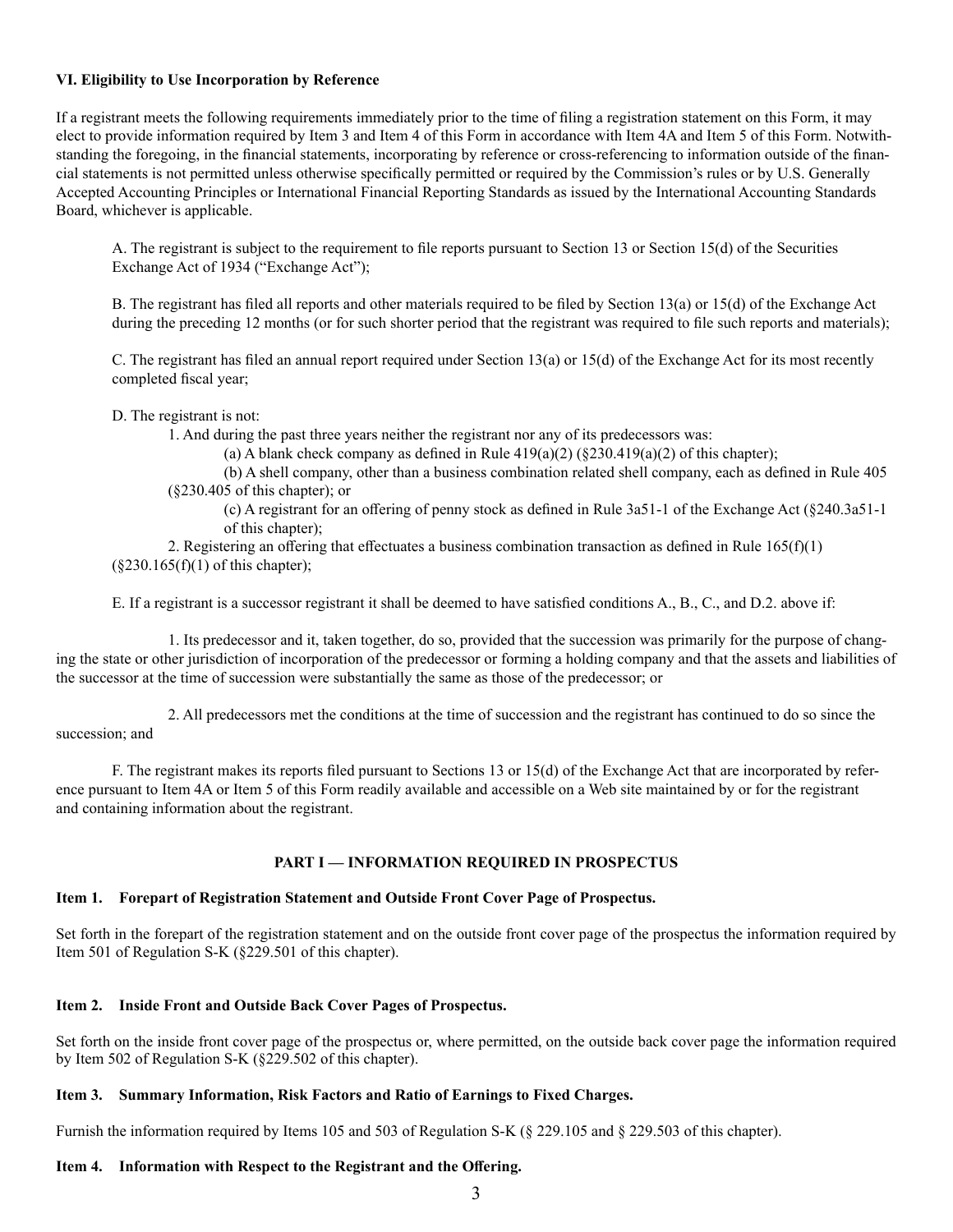Furnish the following information with respect to the Registrant.

- a. Information required by Part I of Form 20-F.
- b. Information required by Item 18 of Form 20-F (Schedules required under Regulation S-X shall be filed as "Financial Statement Schedules Pursuant to Item 8, Exhibit and Financial Statement Schedules, of this Form), as well as any information required by Rule 3-05 and Article 11 of Regulation S-X (part 210 of this chapter).
- c. [Reserved]
- d. Information required by Item 16F of Form 20-F.
- e. State that the SEC maintains an Internet site that contains reports, proxy and information statements, and other information regarding issuers that file electronically with the SEC and state the address of that site (http://www.sec.gov). Disclose your Internet address, if available.

## **Item 4A. Material Changes.**

(a) If the registrant elects to incorporate information by reference pursuant to General Instruction VI., describe any and all material changes in the registrant's affairs which have occurred since the end of the latest fiscal year for which audited financial statements were included in accordance with Item 5 of this Form and which have not been described in a report on Form 6-K, Form 10-Q or Form 8-K filed under the Exchange Act and incorporated by reference pursuant to Item 5 of this Form.

(b)1. Include in the prospectus contained in the registration statement, if not included in the reports filed under the Exchange Act which are incorporated by reference into the prospectus contained in the registration statement pursuant to Item 5:

> i. Information required by Rule 3-05 and Article 11 of Regulation S-X (§210.3-05 and §210.11 et seq. of this chapter);

ii. Restated financial statements if there has been a change in accounting principles or a correction of an error where such change or correction requires material retroactive restatement of financial statements;

iii. Restated financial statements where a combination of entities under common control has been consummated subsequent to the most recent fiscal year and the transferred businesses, considered in the aggregate, are significant under Rule 11-01(b) (§ 210.11-01(b) of this chapter); or

iv. Any financial information required because of a material disposition of assets outside the normal course of business.

2. If the financial statements included in this registration statement in accordance with Item 5 are not sufficiently current to comply with the requirements of Item 8.A of Form 20-F, financial statements necessary to comply with that Item shall be presented:

i. Directly in the prospectus;

ii. Through incorporation by reference and delivery of a Form 6-K identified in the prospectus as containing such

iii. Through incorporation by reference of an amended Form 20-F, Form 40-F, or Form 10-K, in which

case the prospectus shall disclose that the Form 20-F, Form 40-F, or Form 10-K has been so amended.

Instruction*. Financial statements or information required to be furnished by this Item shall be reconciled pursuant to Item 18 of Form 20-F.*

## **Item 5. Incorporation of Certain Information by Reference.**

If the registrant elects to incorporate information by reference pursuant to General Instruction VI.:

(a) It must specifically incorporate by reference into the prospectus contained in the registration statement the following documents by means of a statement to that effect in the prospectus listing all such documents:

1. The registrant's latest annual report on Form 20-F, Form 40-F or Form 10-K filed under the Exchange Act.

2. Any report on Form 10-Q or Form 8-K filed since the date of filing of the annual report. The registrant may also incorporate by reference any Form 6-K meetingthe requirements of this Form.

Note to Item 5(a). Attention is directed to Rule 439 (§230.439) regarding consent to use of material incorporated by reference.

(b)1. The registrant must state:

i. That it will provide to each person, including any beneficial owner, to whom a prospectus is delivered, a copy of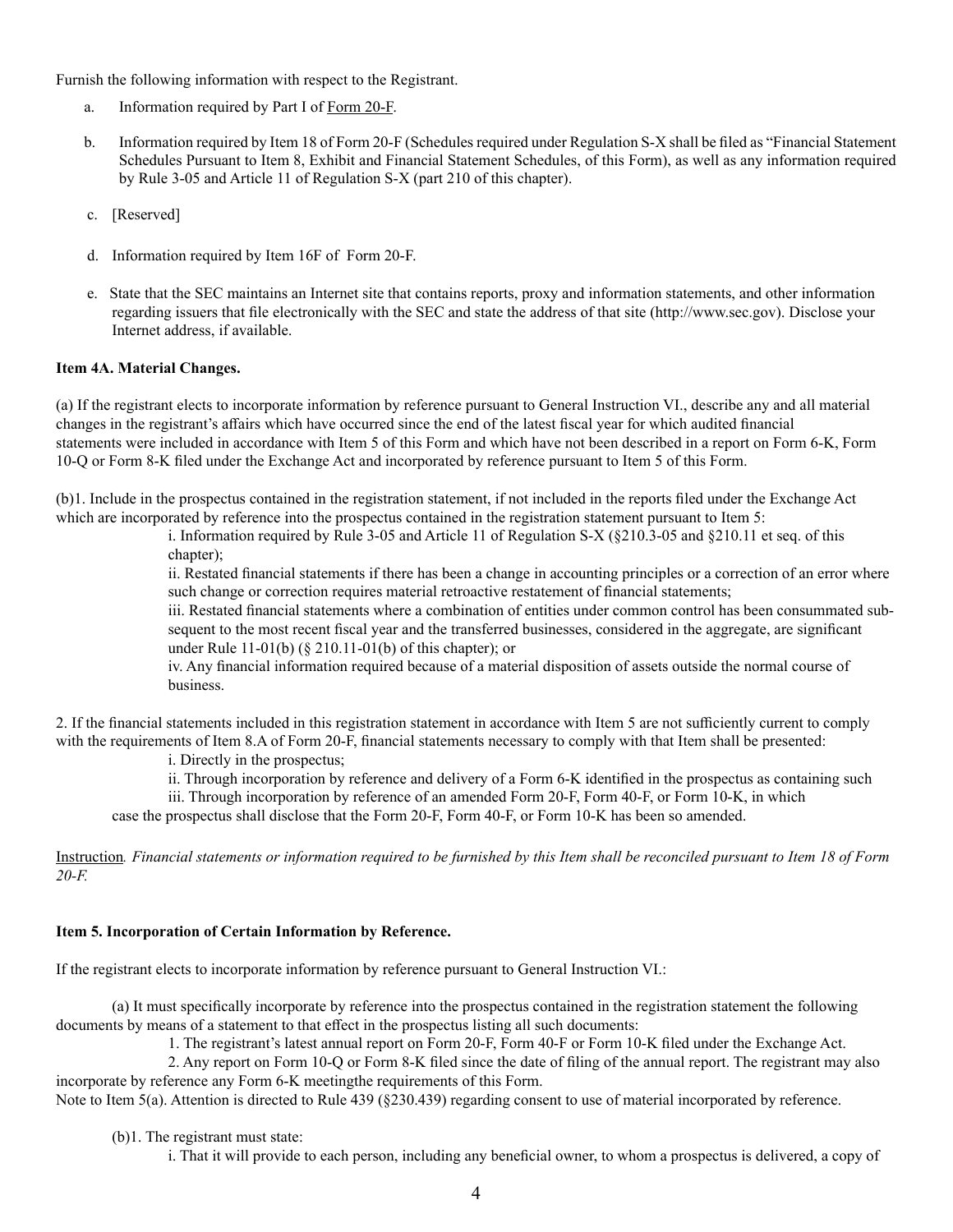any or all of the reports or documents that have been incorporated by reference in the prospectus contained in the registration statement but not delivered with the prospectus;

ii. That it will provide these reports or documents upon written or oral request;

iii. That it will provide these reports or documents at no cost to the requester;

iv. The name, address, telephone number, and e-mail address, if any, to which the request for these reports or documents must be made; and

v. The registrant's Web site address, including the uniform resource locator (URL) where the incorporated reports and other documents may be accessed.

Note to Item 5.(b)1. If the registrant sends any of the information that is incorporated by reference in the prospectus contained in the registration statement to security holders, it also must send any exhibits that are specifically incorporated by reference in that information.

2. The registrant must:

i. Identify the reports and other information that it files with the SEC; and

ii. State that the SEC maintains an Internet site that contains reports, proxy and information statements, and other information regarding issuers that file electronically with the SEC and state the address of that site (http://www.sec.gov).

# **PART II — INFORMATION NOT REQUIRED IN PROSPECTUS**

## **Item 6. Indemnification of Directors and Officers.**

Furnish the information required by Item 702 of Regulation S-K.

### **Item 7. Recent Sales of Unregistered Securities.**

Furnish the information required by Item 701 of Regulation S-K.

### **Item 8. Exhibits and Financial Statement Schedules.**

- a. Subject to the rules regarding incorporation by reference, furnish the exhibits required by Item 601 of Regulation S-K.
- b. Furnish financial statement schedules required by Regulation S-X and Item 4(b) of this Form. These schedules shall be lettered or numbered in the manner described for exhibits in paragraph (a).
- c. Furnish the following information, in substantially the tabular form indicated, as to each type and class of securities being registered in the manner required by Item 601(b)(107) of Regulation S-K.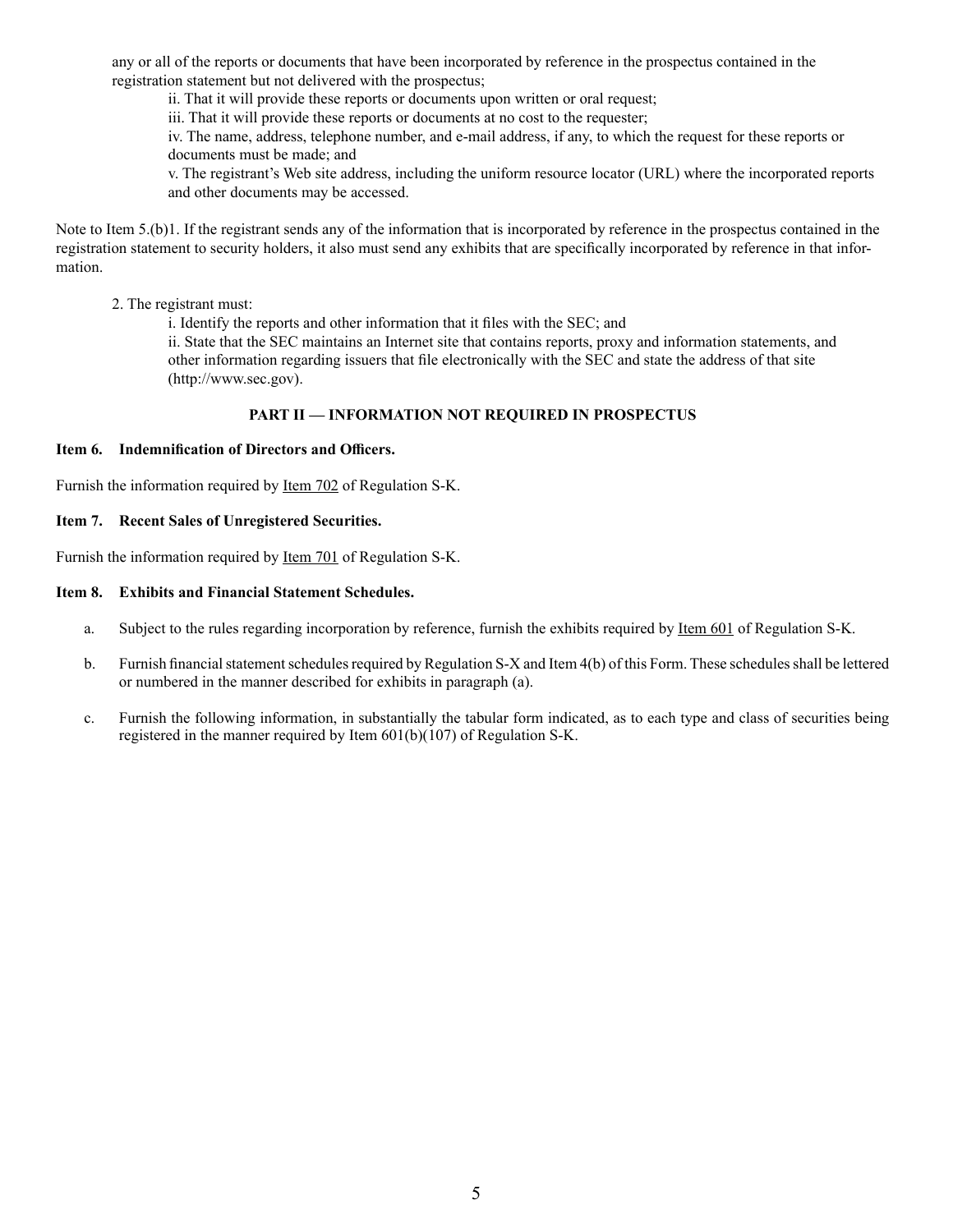# **Calculation of Filing Fee Tables**

# (Form Type)

# ……………………………………………………..… (Exact Name of Registrant as Specified in its Charter)

# ………………………………………………… (Translation of Registrant's Name into English)

# Table 1: Newly Registered and Carry Forward Securities

|                                           | <b>Security</b><br>Type           | Security<br><b>Class</b><br>Title | Fee<br>Calculation<br>or Carry<br>Forward<br>Rule | Amount<br>Registered | Proposed<br><b>Maximum</b><br>Offering<br><b>Price Per</b><br>Unit | <b>Maximum</b><br>Aggregate<br>Offering<br>Price | Fee<br>Rate | <b>Amount of</b><br>Registra-<br>tion<br>Fee | Carry<br>Forward<br>Form<br>Type | Carry<br>Forward<br>File<br>Number | Carry<br>Forward<br>Initial<br>effective<br>date | <b>Filing Fee</b><br><b>Previously</b><br>Paid In<br><b>Connection</b> with<br>Unsold<br><b>Securities</b><br>to be<br>Carried<br>Forward |
|-------------------------------------------|-----------------------------------|-----------------------------------|---------------------------------------------------|----------------------|--------------------------------------------------------------------|--------------------------------------------------|-------------|----------------------------------------------|----------------------------------|------------------------------------|--------------------------------------------------|-------------------------------------------------------------------------------------------------------------------------------------------|
|                                           |                                   |                                   |                                                   |                      | <b>Newly Registered Securities</b>                                 |                                                  |             |                                              |                                  |                                    |                                                  |                                                                                                                                           |
| <b>Fees to Be Paid</b>                    | X                                 | X                                 | X                                                 | $\mathbf X$          | X                                                                  | X                                                | X           | X                                            |                                  |                                    |                                                  |                                                                                                                                           |
| <b>Fees Previously</b><br>Paid            | X                                 | X                                 | X                                                 | $\mathbf X$          | $\mathbf X$                                                        | $\mathbf X$                                      |             | X                                            |                                  |                                    |                                                  |                                                                                                                                           |
|                                           |                                   |                                   |                                                   |                      | <b>Carry Forward Securities</b>                                    |                                                  |             |                                              |                                  |                                    |                                                  |                                                                                                                                           |
| <b>Carry Forward</b><br><b>Securities</b> | X                                 | X                                 | X                                                 | X                    |                                                                    | $\mathbf X$                                      |             |                                              | $\mathbf x$                      | X                                  | X                                                | X                                                                                                                                         |
|                                           | <b>Total Offering Amounts</b>     |                                   |                                                   |                      |                                                                    | X                                                |             | X                                            |                                  |                                    |                                                  |                                                                                                                                           |
|                                           | <b>Total Fees Previously Paid</b> |                                   |                                                   |                      |                                                                    |                                                  |             | $\mathbf X$                                  |                                  |                                    |                                                  |                                                                                                                                           |
|                                           | <b>Total Fee Offsets</b>          |                                   |                                                   |                      |                                                                    |                                                  |             | X                                            |                                  |                                    |                                                  |                                                                                                                                           |
|                                           | Net Fee Due                       |                                   |                                                   |                      |                                                                    |                                                  |             | X                                            |                                  |                                    |                                                  |                                                                                                                                           |

## Table 2: Fee Offset Claims and Sources

|                                      | Registrant<br>or Filer<br>Name | Form<br>or<br>Filing<br><b>Type</b> | File<br>Number | Initial<br>Filing<br>Date | Filing<br>Date | <b>Fee Offset</b><br>Claimed | Security<br><b>Type</b><br>Associated<br>with Fee<br>Offset<br>Claimed | <b>Security</b><br>Title<br>Associated<br>with Fee<br>Offset<br>Claimed | Unsold<br><b>Securities</b><br><b>Associated</b><br>with Fee<br>Offset<br>Claimed | Unsold<br>Aggregate<br>Offering<br>Amount<br>Associated<br>with Fee<br>Offset<br>Claimed | <b>Fee Paid</b><br>with Fee<br>Offset<br>Source |
|--------------------------------------|--------------------------------|-------------------------------------|----------------|---------------------------|----------------|------------------------------|------------------------------------------------------------------------|-------------------------------------------------------------------------|-----------------------------------------------------------------------------------|------------------------------------------------------------------------------------------|-------------------------------------------------|
| Rules $457(b)$ and $0-11(a)(2)$      |                                |                                     |                |                           |                |                              |                                                                        |                                                                         |                                                                                   |                                                                                          |                                                 |
| <b>Fees Offset</b><br>Claims         |                                | $\mathbf X$                         | X              | X                         |                | $\mathbf X$                  |                                                                        |                                                                         |                                                                                   |                                                                                          |                                                 |
| <b>Fees Offset</b><br><b>Sources</b> | $\mathbf X$                    | X                                   | $\mathbf X$    |                           | $\mathbf X$    |                              |                                                                        |                                                                         |                                                                                   |                                                                                          | $\mathbf x$                                     |
| Rule $457(p)$                        |                                |                                     |                |                           |                |                              |                                                                        |                                                                         |                                                                                   |                                                                                          |                                                 |
| <b>Fee Offset</b><br>Claims          | $\mathbf X$                    | $\mathbf X$                         | $\mathbf x$    | $\mathbf X$               |                | X                            | X                                                                      | X                                                                       | $\mathbf X$                                                                       | $\mathbf X$                                                                              |                                                 |
| <b>Fees Offset</b><br><b>Sources</b> | $\mathbf X$                    | X                                   | X              |                           | X              |                              |                                                                        |                                                                         |                                                                                   |                                                                                          | $\mathbf X$                                     |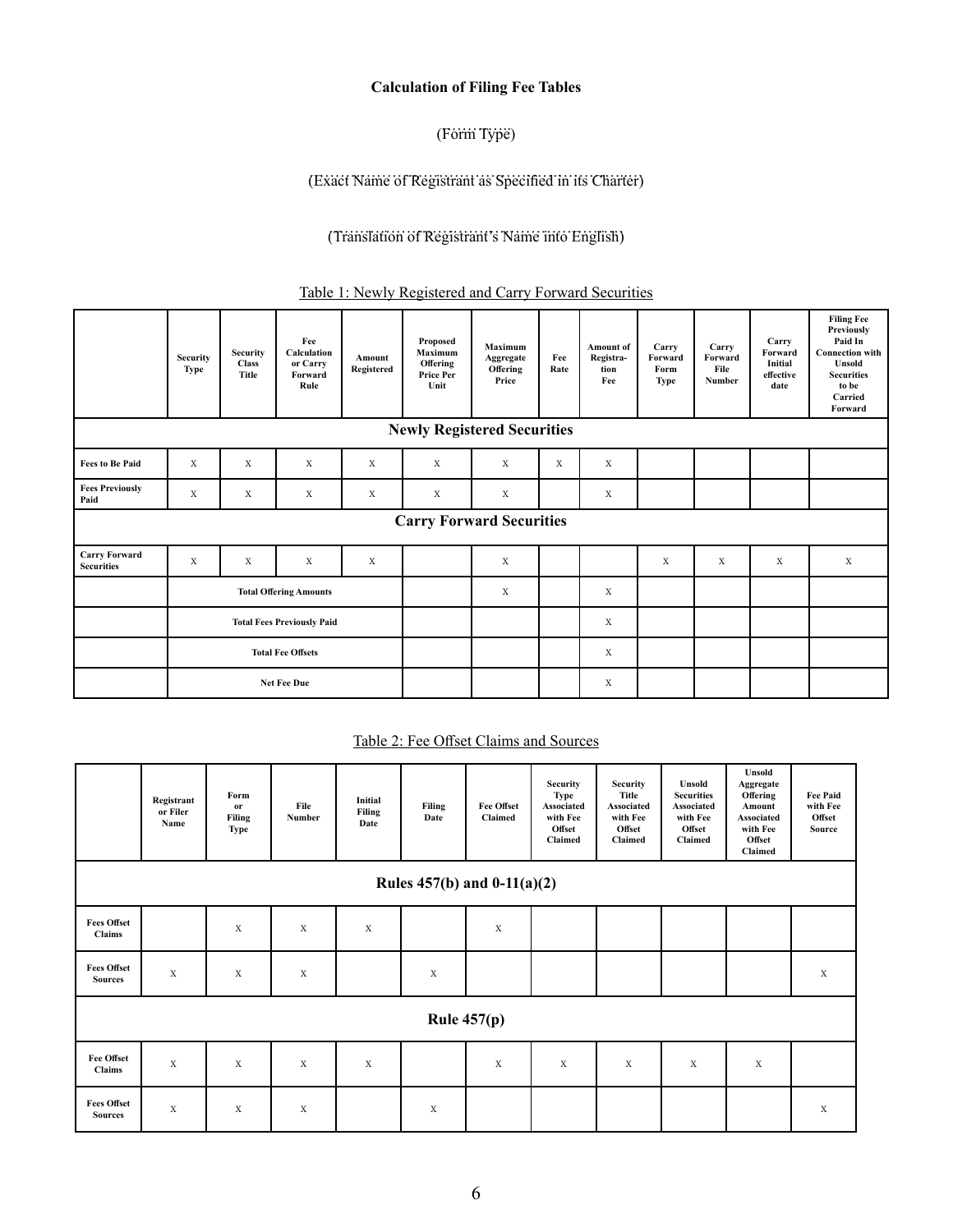Table 3: Combined Prospectuses

| <b>Security Type</b> | <b>Security Class Title</b> | <b>Amount of Securities</b><br><b>Previously Registered</b> | <b>Maximum Aggregate</b><br><b>Offering Price of</b><br><b>Securities</b><br><b>Previously Registered</b> | Form<br><b>Type</b> | File<br>Number | <b>Initial Effective</b><br>Date |
|----------------------|-----------------------------|-------------------------------------------------------------|-----------------------------------------------------------------------------------------------------------|---------------------|----------------|----------------------------------|
| X                    | X                           | X                                                           | X                                                                                                         | X                   | X              | X                                |

#### **Instructions to the Calculation of Filing Fee Tables and Related Disclosure**

### **("Instructions"):**

1. General Requirements.

A. Applicable Table Requirements.

The "X" designation indicates the information required to be disclosed, as applicable, in tabular format. Add as many rows of each table as necessary.

#### B. Security Types.

i. For securities that are initially being registered, choose a security type permitted to be registered on this form from the following list of security types to respond to the applicable table requirement:

- a. Asset-Backed Securities;
- b. Debt;
- c. Debt Convertible into Equity;
- d. Equity;
- e. Exchange-Traded Vehicle Securities;
- f. Face Amount Certificates;
- g. Limited Partnership Interests;
- h. Mortgage Backed Securities;
- i. Non-Convertible Debt;
- j. Other; and
- k. Unallocated (Universal) Shelf.

ii. When a table requires both security type and title of each class of securities, choose a security type from the list in Instruction 1.B.i and provide this information for each unique combination of security type and title of each class of securities. For example, it would be appropriate to provide the following on separate lines of Table 1:

| Equity | Class A Preferred Shares |
|--------|--------------------------|
| Equity | Class B Preferred Shares |

C. Fee Rate.

For the current fee rate, *see* https://www.sec.gov/ofm/Article/feeamt.html.

D. Explanations.

If not otherwise explained in response to these instructions, disclose specific details relating to the fee calculation as necessary to clarify the information presented in each table, including references to the provisions of Rule 457 (§230.457 of this chapter) and any other rule being relied upon. All disclosure these Instructions require that is not specifically required to be presented in tabular format must appear in narrative format immediately after the table(s) to which it corresponds.

#### 2. Table 1: Newly Registered and Carry Forward Securities Table and Related

Disclosure.

A. Newly Registered Securities.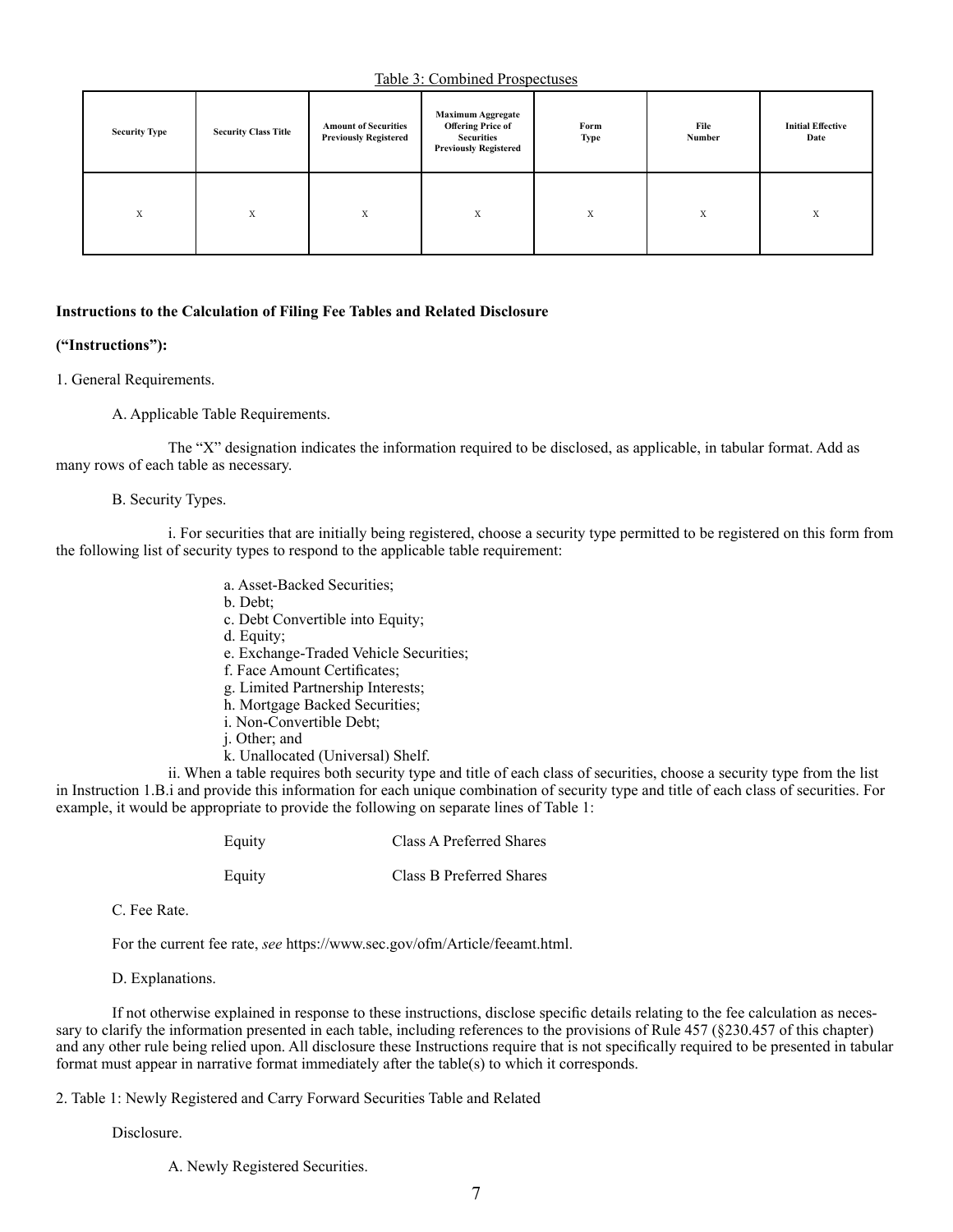For securities that are initially being registered on this form, provide the following information.

i. Fees to Be Paid and Fees Previously Paid.

a. Fees to Be Paid.

Provide the information Table 1 requires under the heading "Newly Registered Securities" for the line item "Fees to Be Paid" for securities to be registered for which filing fees have not already been paid in connection with the initial filing of this form or a pre-effective amendment.

b. Fees Previously Paid.

Provide the information Table 1 requires under the heading "Newly Registered Securities" for the line item "Fees Previously Paid" for securities to be registered for which filing fees have already been paid in connection with the initial filing of this form or a pre-effective amendment.

ii. Fee Calculation or Carry Forward Rules

a. Rule 457(a). For a fee calculated as specified in Rule  $457(a)$  ( $\S 230.457(a)$  of this chapter), enter " $457(a)$ ". b. Rule 457(f). For a fee calculated as specified in Rule  $457(f)(\frac{230.457(f)}{f})$  of this chapter), enter "457(a)" "457(o) or "Other," as applicable.

Separately disclose the amount and value of securities to be received by the registrant or cancelled upon the issuance of securities registered on this Form, and explain how the value was calculated in accordance with Rule  $457(f)(1)$  and (2), as applicable. The explanation must include the value per share of the securities to be received by the registrant or cancelled upon the issuance of securities registered on this Form. Also disclose any amount of cash to be paid by the registrant in connection with the exchange or other transaction, and any amount of cash to be received by the registrant in connection with the exchange or other transaction. In accordance with Rule  $457(f)(3)$ , to determine the maximum aggregate offering price for such a transaction, the registrant should deduct any amount of cash to be paid by the registrant in connection with the exchange or other transaction from, and add any amount of cash to be received by the registrant in connection with the exchange or other transaction to, the value of the securities to be received or cancelled as calculated in accordance with Rule  $457(f)(1)$  and (2), as applicable. Omit from the table the maximum offering price per unit.

#### c. Rule 457(o).

If relying on Rule 457(o) under the Securities Act (§230.457(o) of this chapter) to register securities on this Form by maximum aggregate offering price, enter "457(o)". You may omit from any such row the Amount Registered and the Proposed Maximum Offering Price Per Unit.

#### d. Rule 457(u).

If an offering of an indeterminate amount of exchange-traded vehicle securities is being registered, enter "457(u)". Separately, state that the registration statement covers an indeterminate amount of securities to be offered or sold and that the filing fee will be calculated and paid in accordance with Rule  $456(d)$  and Rule  $457(u)$  (§230.456(d) and §230.457(u) of this chapter).

e. Other.

If relying on a rule other than Rule  $457(a)$ ,  $(f)$ ,  $(o)$ , or  $(u)$  enter "Other".

iii. Other Tabular Information.

Provide the following information in the table for each unique combination of security type and title of each class of securities to be registered as applicable:

- a. The security type of the class of securities to be registered;
- b. The title of the class of securities to be registered;

c. The amount of securities being registered expressed in terms of the number of securities, proposed maximum offering price per unit and resulting proposed maximum aggregate offering price, or, if the related filing fee is calculated in reliance on Rule 457(o), the proposed maximum aggregate offering price;

- d. The fee rate; and
- e. The registration fee.

iv. Pre-Effective Amendments.

If a pre-effective amendment is filed to concurrently (i) increase the amount of securities of one or more registered classes or add one or more new classes of securities; and (ii) decrease the amount of securities of one or more registered classes, a registrant that did not rely on Rule 457(o) to calculate the filing fee due for the initial filing or latest pre-effective amendment to such filing may recalculate the total filing fee due for the registration statement in its entirety and claim an offset pursuant to Rule 457(b) in the amount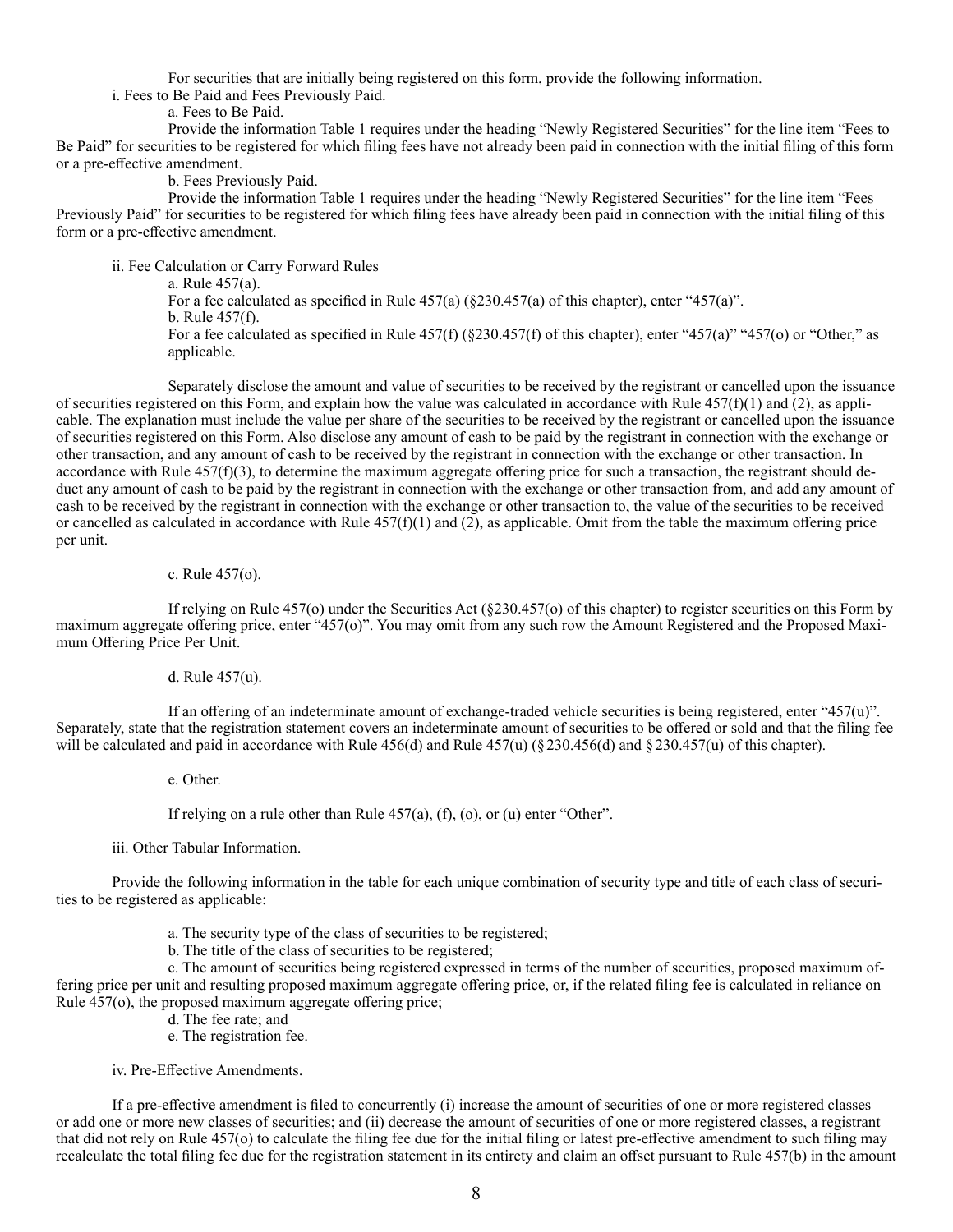of the filing fee previously paid in connection with the registration statement. This recalculation procedure is not available, however, if a pre-effective amendment is filed only to increase the amount of securities of one or more registered classes or add one or more new classes. A pre-effective amendment that uses this recalculation procedure must include the revised offering amounts as securities to be registered for which filing fees have not already been paid in connection with the initial filing of this form or a pre-effective amendment for purposes of Table 1. If you use this recalculation procedure, separately disclose that you are using it and expressly reference this Instruction 2.A.iv.

B. Carry Forward Securities.

If relying on Rule  $415(a)(6)$  under the Securities Act  $(\frac{230.415(a)(6)}{6})$  of this chapter) to carry forward to this registration statement unsold securities from an earlier registration statement, enter "415(a)(6)" in the table and provide, in a separate row for each registration statement from which securities are to be carried forward, and for each unique combination of security type and title of each class of securities to be carried forward, the following information:

- i. The security type of the class of securities to be carried forward;
- ii. The title of the class of securities to be carried forward;

iii. The amount of securities being carried forward expressed in terms of the number of securities (under the column heading "Amount Registered") and the amount of the maximum aggregate offering price, as specified in the fee table of the earlier filing, associated with those securities (under the column heading "Maximum Aggregate Offering Price") or, if the related filing fee was calculated in reliance on Rule 457(o), the amount of securities carried forward expressed in terms of the maximum aggregate offering price (under the column heading "Maximum Aggregate Offering Price");

iv. The form type, file number, and initial effective date of the earlier registration statement from which the securities are to be carried forward; and

v. The filing fee previously paid in connection with the registration of the securities to be carried forward.

C. Totals.

i. Total Offering Amounts.

Provide the sum of the maximum aggregate offering price for both the newly registered and carry forward securities and the aggregate registration fee for the newly registered securities.

ii. Total Fees Previously Paid.

Provide the aggregate of registration fees previously paid for the newly registered securities.

iii. Total Fee Offsets.

Provide the aggregate of the fee offsets that are claimed in Table 2 pursuant to Instruction 3.

iv. Net Fee Due

Provide the difference between (a) the aggregate registration fee for the newly registered securities from the Total Offering Amounts row; and (b) the sum of (i) the aggregate of registration fees previously paid for the newly registered securities from the Total Fees Previously Paid row; and (ii) the aggregate fee offsets claimed from the Total Fee Offsets row.

3. Table 2: Fee Offset Claims and Sources.

A. Terminology.

For purposes of this Instruction 3 and Table 2, the term "submission" means any (i) initial filing of, or amendment (pre-effective or post-effective), to a fee-bearing document; or (ii) fee-bearing form of prospectus filed under Rule 424 under the Securities Act (§230.424 of this chapter), in all cases that was accompanied by a contemporaneous fee payment. For purposes of these instructions to Table 2, a contemporaneous fee payment is the payment of a required fee that is satisfied through the actual transfer of funds, and does not include any amount of a required fee satisfied through a claimed fee offset. Instructions 3.B.ii and 3.C.ii require a filer that claims a fee offset under Rule 457(b) or (p) under the Securities Act ( $\&230.457(b)$  or (p) of this chapter) or Rule 0-11(a)(2) under the Exchange Act (§240.0-11(a)(2) of this chapter) to identify previous submissions with contemporaneous fee payments that are the original source to which the fee offsets claimed on this filing can be traced. See Instruction 3.D for an example.

B. Rules 457(b) and 0-11(a)(2).

If relying on Rule 457(b) under the Securities Act ( $\S$ 230.457(b) of this chapter) or Rule 0-11(a)(2) under the Exchange Act  $(\frac{8240.0-11(a)(2)}{6}$  of this chapter) to offset some or all of the filing fee due on this registration statement by amounts paid in connection with earlier filings (other than this Form F-1 unless pursuant to Instruction 2.A.iv) relating to the same transaction, provide the following information:

i. Fee Offset Claims.

For each earlier filed Securities Act registration statement or Exchange Act document relating to the same transaction from which a fee offset is being claimed, provide the information that Table 2 requires under the heading "Rules 457(b) and 0-11(a)(2)" for the line item "Fee Offset Claims". The "Fee Offset Claimed" column requires the dollar amount of the previously paid filing fee to be offset against the currently due fee.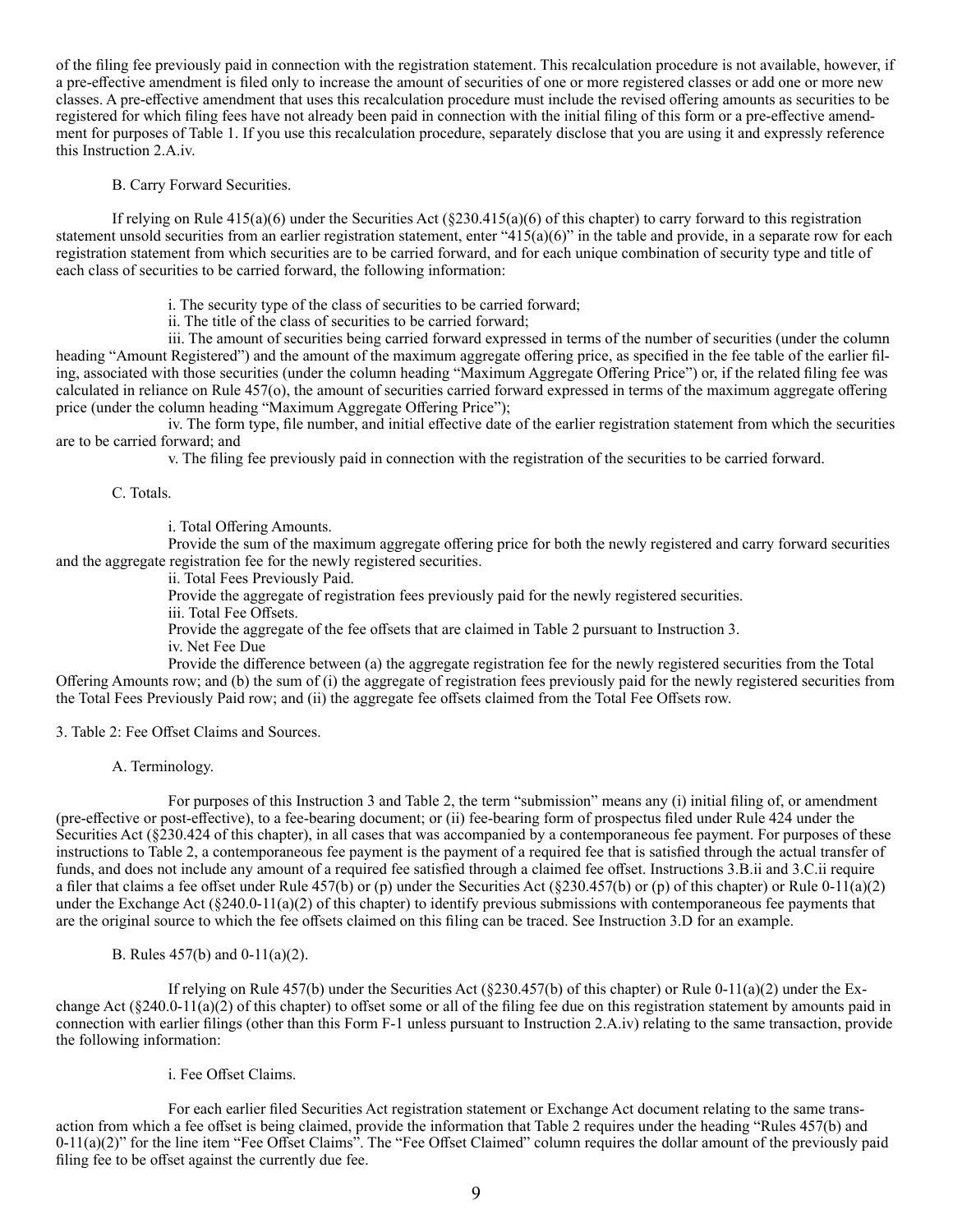Note to Instruction 3.B.i.

If claiming an offset from a Securities Act registration statement, provide a detailed explanation of the basis for the claimed offset.

### ii. Fee Offset Sources.

With respect to amounts claimed as an offset under Rule  $457(b)$  or Rule 0-11(a)(2), identify those submissions with contemporaneous fee payments that are the original source to which those amounts can be traced. For each submission identified, provide the information that Table 2 requires under the heading "Rules 457(b) and 0-11(a)(2)" for the line item "Fee Offset Sources". The "Fee Paid with Fee Offset Source" column requires the dollar amount of the contemporaneous fee payment made with respect each identified submission that is the source of the fee offset claimed pursuant to Rule  $457(b)$  or  $0-11(a)(2)$ .

### C. Rule 457(p).

If relying on Rule 457(p) under the Securities Act  $(\frac{230.457(p)}{p})$  of this chapter) to offset some or all of the filing fee due on this registration statement with the filing fee previously paid for unsold securities under an earlier filed registration statement, provide the following information:

i. Fee Offset Claims.

For each such earlier filed registration statement from which the registrant is claiming a filing fee offset, provide the information Table 2 requires under the heading "Rule 457(p)" for the line item "Fee Offset Claims". The "Fee Offset Claimed" column requires the dollar amount of the previously paid filing fee to be offset against the currently due fee.

Notes to Instruction 3.C.i.

1. Provide a statement that the registrant has either withdrawn each prior registration statement or has terminated or completed any offering that included the unsold securities under the prior registration statements.

2. If you were not the registrant under the earlier registration statements, entering information under the heading "Rule 457(p)" pursuant to Instruction 3.C.i affirms that you are that registrant's successor, majority-owned subsidiary, or parent owning more than 50% of the registrant's outstanding voting securities eligible to claim a filing fee offset. See the definitions of "successor" and "majorityowned subsidiary" in Rule 405 under the Securities Act (§230.405 of this chapter).

ii. Fee Offset Sources.

With respect to amounts claimed as an offset under Rule 457(p), identify those submissions with contemporaneous fee payments that are the original source to which those amounts can be traced. For each submission identified, provide the information Table 2 requires under the heading "Rule 457(p)" for the line item "Fee Offset Sources". The "Fee Paid with Fee Offset Source" column requires the dollar amount of the contemporaneous fee payment made with respect to each identified submission that that is the source of the fee offset claimed pursuant to Rule 457(p).

D. Fee Offset Source Submission Identification Example. A filer:

• Initially files a registration statement on Form F-1 on 1/15/20X1 (assigned file number 333-123456) with a fee payment of \$10,000;

• Files pre-effective amendment number 1 to the Form F-1 (333-123456) on 2/15/20X1 with a fee payment of \$15,000 and the registration statement goes effective on  $2/20/20X1$ ;

• Initially files a registration statement on Form F-1 on 1/15/20X4 (assigned file number 333-123467) with a fee payment of \$25,000 and relies on Rule 457(p) to claim an offset of \$10,000 related to the unsold securities registered on the previously filed Form F-1 (333-123456) and apply it to the \$35,000 filing fee due and the registration statement goes effective on 2/15/20X4.

• Initially files a registration statement on Form F-1 (assigned file number 333-123478) on 1/15/20X7 with a fee payment of \$15,000 and relies on Rule 457(p) to claim an offset of \$30,000 related to the unsold securities registered on the most recently effective Form F-1 (333-123467) filed on 1/15/20X4 and apply it to the \$45,000 filing fee due.

For the registration statement on Form F-1 with file number 333-123478 filed on  $1/15/20X7$ , the filer can satisfy the submission identification requirement when it claims the \$30,000 fee offset from the Form F-1 (333-123467) filed on 1/15/20X4 by referencing any combination of the Form F-1 (333-123467) filed on 1/15/20X4, the pre-effective amendment to the Form F-1 (333-123456) filed on  $2/15/20X1$  or the initial filing of the Form F-1 (333-123456) on  $1/15/20X1$  in relation to which contemporaneous fee payments were made equal to \$30,000.

## One example could be:

and

• the Form F-1 (333-123467) filed on 1/15/20X4 in relation to the payment of \$25,000 made with that submission;

• the pre-effective amendment to the Form F-1 (333-123456) filed on 2/15/20X1 in relation to the payment of \$5,000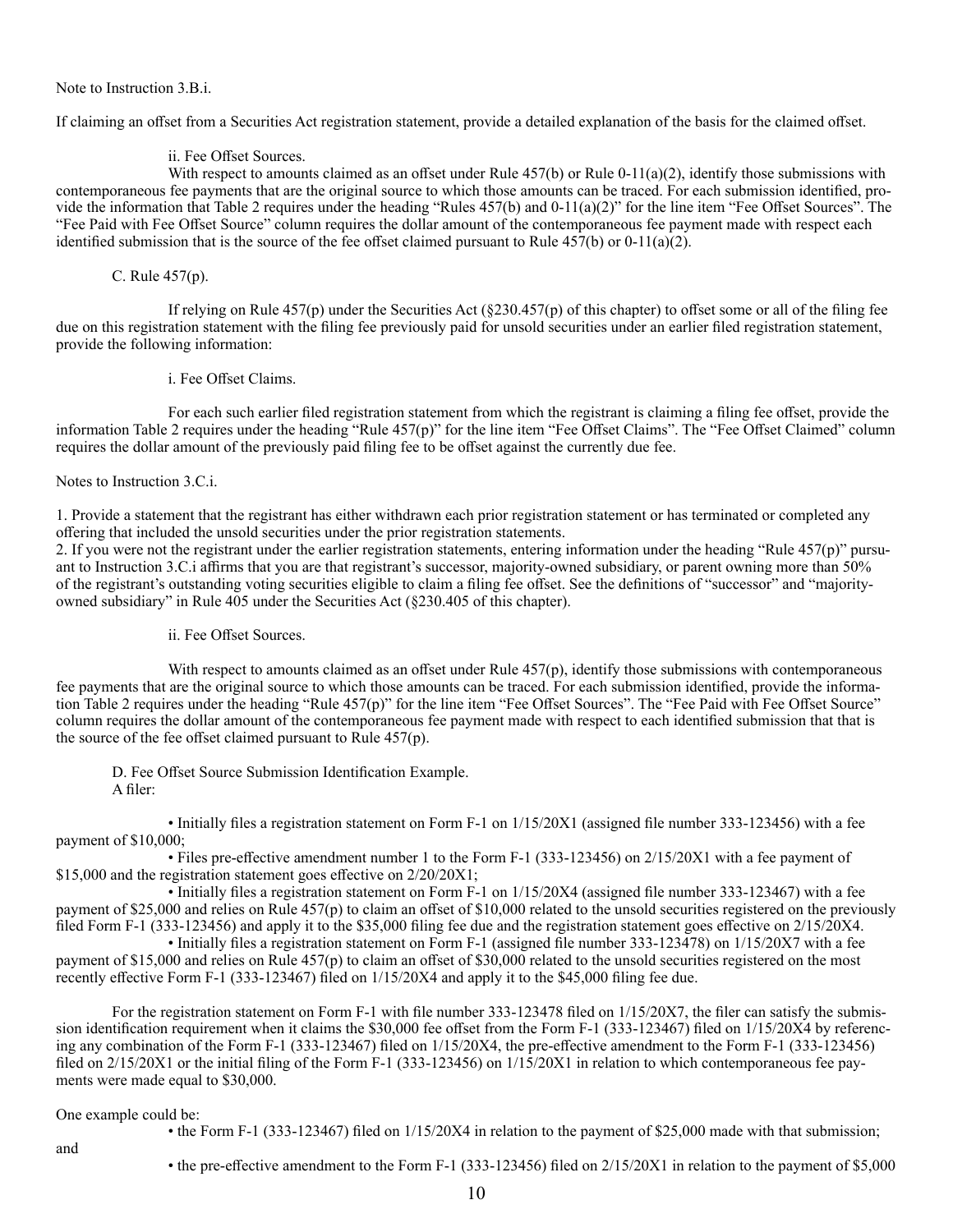out of the payment of \$15,000 made with that submission (it would not matter if the filer cited to this pre-effective amendment and/or the initial submission of this Form F1 (333-123456) on 1/15/20X1 as long as singly or together they were cited as relating to a total of \$5,000 in this example).

In this example, the filer could not satisfy the submission identification requirement solely by citing to the Form F-1 (333- 123467) filed on 1/15/20X4 because even though the offset claimed and available from that filing was \$30,000, the contemporaneous fee payment made with that filing (\$25,000) was less than the offset being claimed. As a result, the filer must also identify a prior submission or submissions with an aggregate of contemporaneous fee payment(s) of \$5,000 as the original source(s) to which the rest of the claimed offset can be traced.

4. Table 3: Combined Prospectuses.

If this Form includes a combined prospectus pursuant to Rule 429 under the Securities Act of 1933 (§230.429 of this chapter), provide the information that Table 3 requires for each earlier effective registration statement that registered securities that may be offered and sold using the combined prospectus. Include a separate row for each unique combination of security type and title of each class of those securities. The amount of securities previously registered that may be offered and sold using the combined prospectus must be expressed in terms of the number of securities (under column heading "Amount of Securities Previously Registered"), or, if the related filing fee was calculated in reliance on Rule 457(o), must be expressed in terms of the maximum aggregate offering price (under column heading "Maximum Aggregate Offering Price of Securities Previously Registered")".

Note to Instruction 4.

Table 1 should not include the securities registered on an earlier effective registration statement that may be offered and sold using the combined prospectus under Rule 429.

## **Item 9. Undertakings**.

Furnish the undertakings required by Item 512 of Regulation S-K.

### **SIGNATURES**

Pursuant to the requirements of the Securities Act of 1933, the registrant certifies that it has reasonable grounds to believe that it meets all of the requirements for filing on Form F-1 and has duly caused this registration statement to be signed on its behalf by the undersigned, thereunto duly authorized, in the City of \_\_\_\_\_\_\_\_\_\_\_\_\_\_ , State of \_\_\_\_\_\_\_\_\_\_\_\_\_ on \_\_\_\_\_\_\_\_\_\_\_\_\_\_\_\_ , 20 \_\_\_\_\_\_\_\_.

(Registrant)\_\_\_\_\_\_\_\_\_\_\_\_\_\_\_\_\_\_\_\_\_\_\_\_\_\_\_\_\_\_\_\_\_\_\_\_\_\_\_\_\_\_\_\_\_\_\_\_\_\_\_\_\_\_\_\_\_\_\_\_\_\_\_\_\_\_\_\_\_\_\_\_\_\_\_\_\_\_\_\_\_\_\_\_\_\_\_

By  $(Signature and Title)$ 

Pursuant to the requirements of the Securities Act of 1933, this registration statement has been signed by the following persons in the capacities and on the dates indicated.

| (Signature |  |  |  |
|------------|--|--|--|
| (Title)    |  |  |  |

 $(Date)$ 

*Instructions*

- 1. The registration statement shall be signed by the registrant, its principal executive officer or officers, its principal financial officer, its controller or principal accounting officer, at least a majority of the board of directors or persons performing similar functions, and its authorized representative in the United States. Where the registrant is a limited partnership, the registration statement shall be signed by a majority of the board of directors of any corporate general partner signing the registration statement.
- 2. The name of each person who signs the registration statement shall be typed or printed beneath his signature. Any person who occupies more than one of the specified positions shall indicate each capacity in which he signs the registration statement. Attention is directed to Rule 402 concerning manual signatures and Item 601 of Regulation S-K concerning signatures pursuant to powers of attorney.

### **INSTRUCTIONS AS TO SUMMARY PROSPECTUSES**